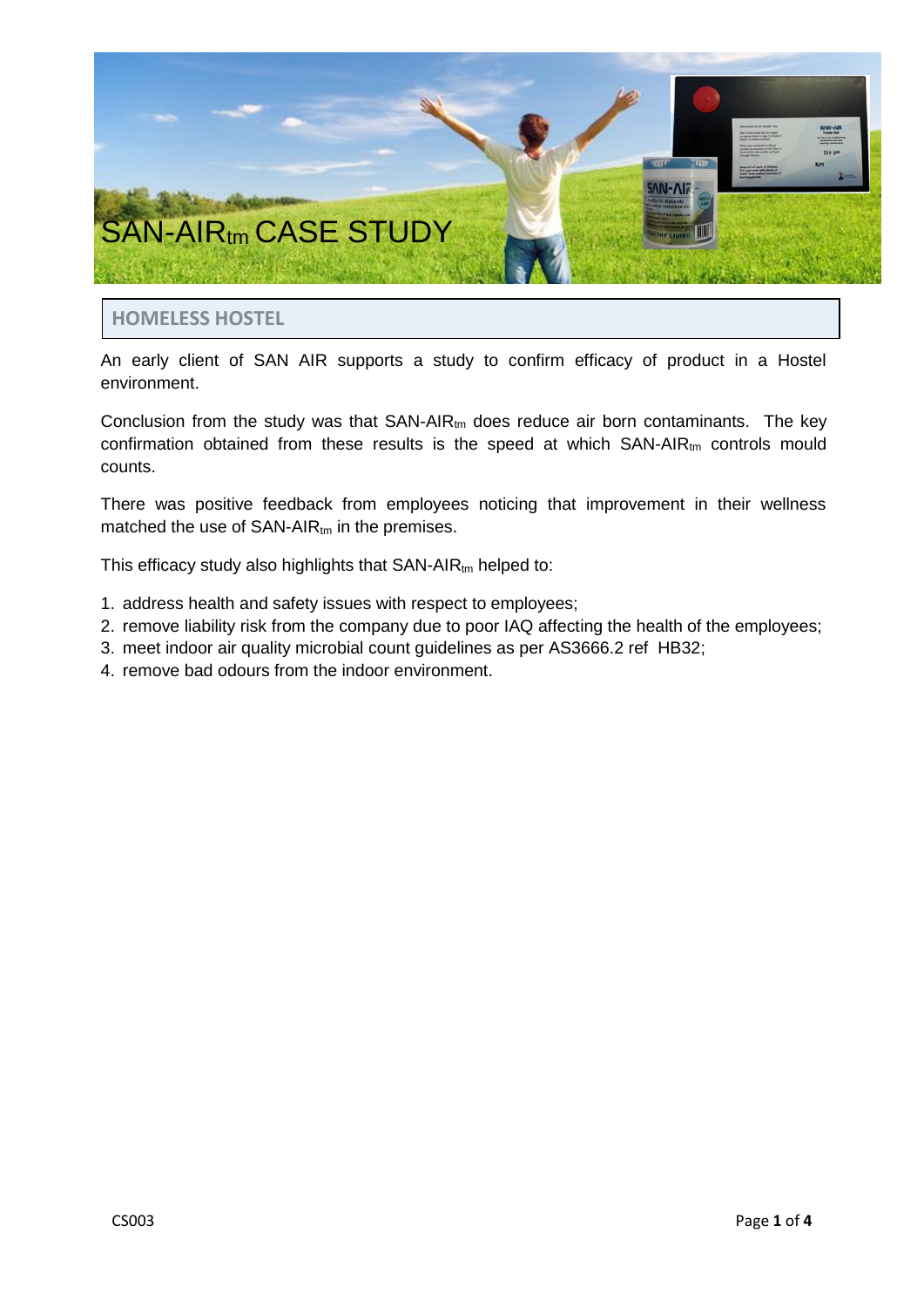### **INTRODUCTION**

A Homeless Hostel supports the conduct of a study of the bio burden of the premises. This particular building is a 5 storey block in Sydney NSW.

The building houses about 400 homeless people every day, where these people do not necessarily accept to have a bath before using the dormitory.

The premises houses a basement area where receivable, food preparation and storage and other services functions happen. There is a ground floor housing reception, a communal dining area, office space and a hospital as well as several lavatory facilities.

Each floor has two HVAC Plant Rooms. The fresh air intakes are soiled by pigeon droppings and generally speaking positioned so they front high motor vehicle traffic roads.

This is an older building which houses a multitude of occupants, where the very nature of the occupancy and of the building's ambient control system assists the potential spread of microbial contamination.

The premises' IAQ is challenged by the occupants, so much so that the odour of the internal ambience masks the odour of the cooked food from the kitchen.

### **SCOPE OF STUDY**

To use  $SAN-AIR_{tm}$  to control the airborne counts measured in this building.

#### *EQUIPMENT*

Biotest RCS Air Sampler Agar strips test kit Incubator at 30<sup>O</sup>C  $SAN-AIR_{tm}$  blocks 500 gm and jars 75gm

#### *EXPERIMENT*

The SAN-AIR $<sub>tm</sub>$  product relies on air contact time. There was a large amount of dust build</sub> up inside the ducts and outside the coils of the air conditioning unit, and this dust acts as a carrier for the mould and microbial spores. By allowing the ingredients of  $SAN-AIR_{tm}$  to evaporate and become mixed with the air stream the same way as dust and microbes do, the SAN-AIR<sub>tm</sub> vapours come in contact with the mould or microbes. Absorption of the vapours occur on the dust particles also, increasing the contact time thus allowing SAN- $AIR<sub>tm</sub>$  to inhibit growth of the organisms.

The Biotest RCS Air Sampler works on the impact principle, its function is to collect airborne micro-organisms quantitatively onto a culture medium. The air under examination is sucked into the sampler from a distance of at least 40cm by means of an impeller.

The particles in the air are impacted by centrifugal force onto a plastic strip containing a culture media. After collection the agar strips are incubated and the colonies counted.

Samples are collected for 30 seconds, the results as colony forming units (CFU) per cubic meter are calculated as

 $CFU/m<sup>3</sup> =$ Colonies on Agar strip  $X$  25

A count was recorded prior to introducing SAN-AIRtm in the air conditioning equipment.

Incubation was carried out at  $25^{\circ}$ C for 24 hours then  $32^{\circ}$ C for 48 hours. Colonies were counted and CFU/m<sup>3</sup> calculated.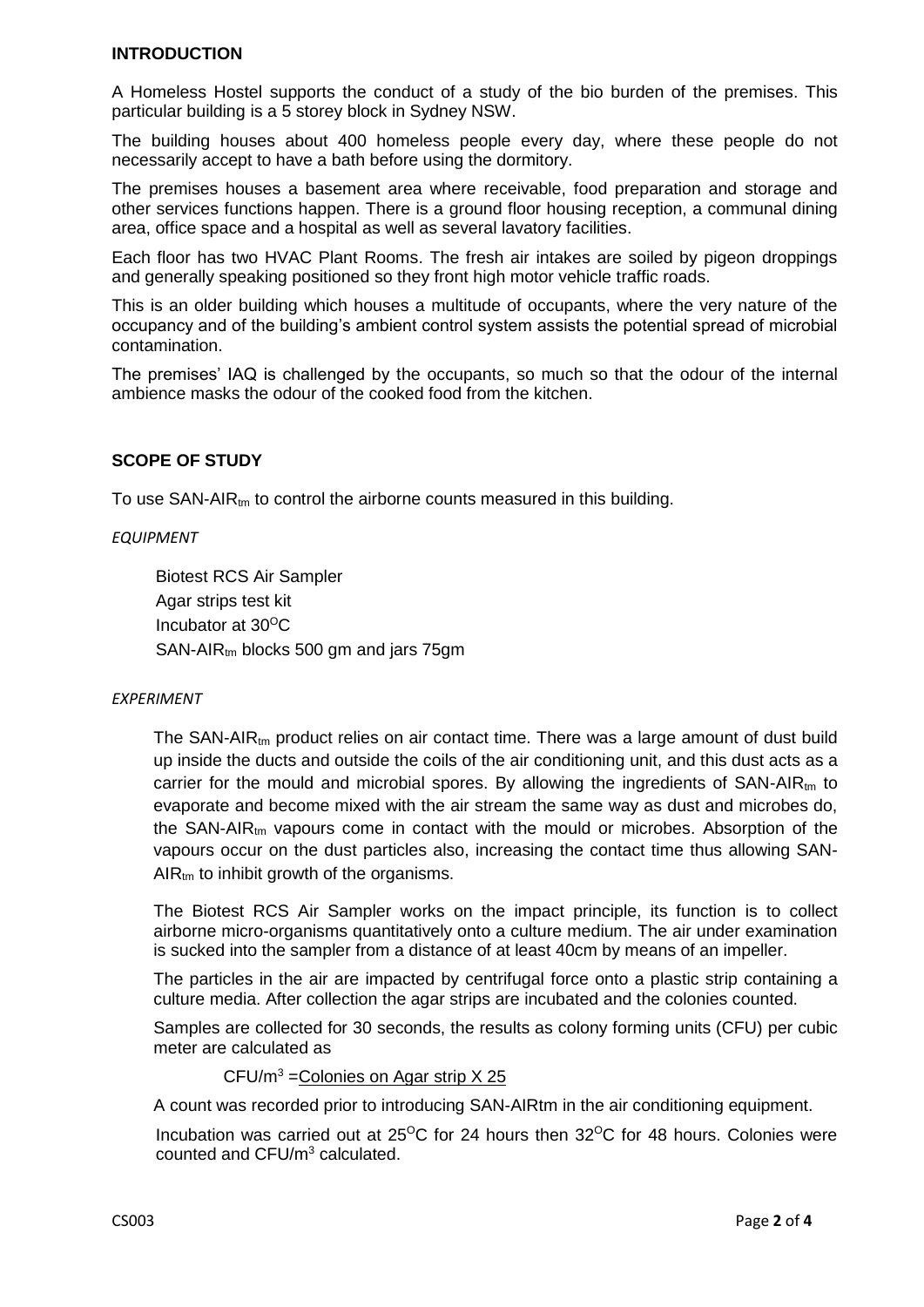





Corridor in front of lift Lunch room Dormitory

## **MICROBIAL COUNTS**

|             | <b>Position 1</b>                                              | <b>Position 2</b> | <b>Position 3</b> |
|-------------|----------------------------------------------------------------|-------------------|-------------------|
| <b>Date</b> | On floor outside lift well<br>ground floor plant room location | Lunch room        | Dormitory         |
| 10/05/2004  | 750 mould                                                      | 250 mould         | 850 mould         |
|             | 450 bacteria                                                   | 50 bacteria       | 250 bacteria      |
| 17/05/2004  | 100 mould                                                      | 200 mould         | 300 mould         |
|             | 250 bacteria                                                   | 250 bacteria      | 1450 bacteria     |
| 25/05/2004  | 50 mould                                                       | 50 mould          | 100 mould         |
|             | 400 bacteria                                                   | 400 bacteria      | 2650 bacteria     |
| 18/06/2004  | $<$ 25 mould                                                   | $<$ 25 mould      | 100 mould         |
|             | 50 bacteria                                                    | <25 bacteria      | 800 bacteria      |

## **CONCLUSION**

Fungal components were reduced quickly, showing  $SAN-AIR<sub>tm</sub>$  formulation to be effective in addressing a major source of contamination in air systems, and a major source of respiratory infection triggers.

Of note was that several employees approached us towards the end of the test period telling us voluntarily they were no longer getting chest infections from working at the Hostel.